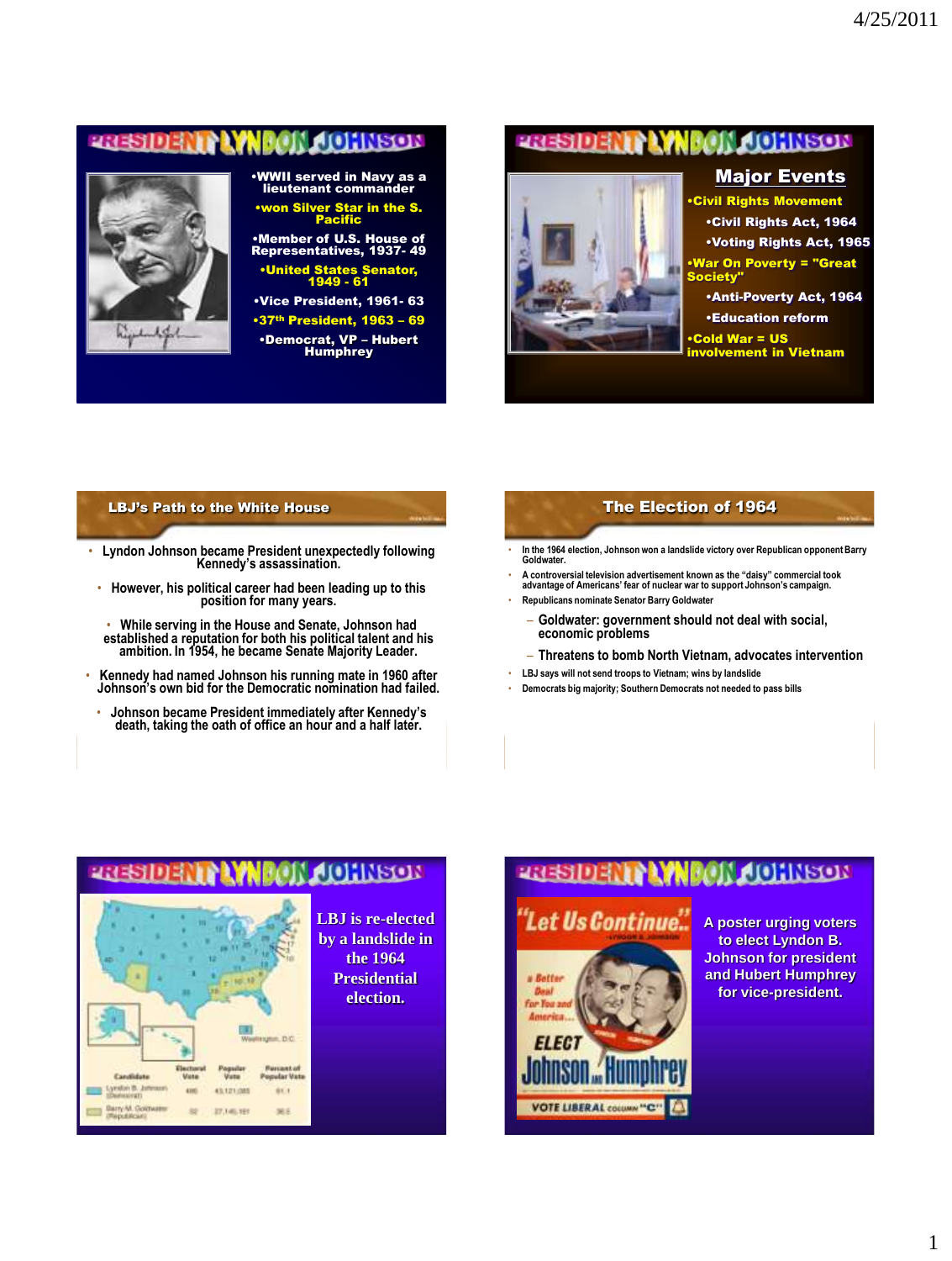# The Great Society

- **Johnson used his talent in working with Congress to initiate many reforms on domestic issues.**
- **Johnson's programs on poverty aid, education, healthcare, economic development, and conservation became collectively known as the Great Society.**



| WAR ON PO<br>YEK                                                                              |                             |                                                                                                                                               |  |  |
|-----------------------------------------------------------------------------------------------|-----------------------------|-----------------------------------------------------------------------------------------------------------------------------------------------|--|--|
|                                                                                               | <b>LBJ's Great Society</b>  |                                                                                                                                               |  |  |
|                                                                                               | <b>Head Start</b><br>(1965) | Provided poor, disabled, and minority<br>kids with extra academic assistance<br>through pre-school in order to ensure<br>educational success. |  |  |
| <b>Great Society</b>                                                                          | <b>Job Corps</b><br>(1966)  | Provided training for poor, minority<br>inner-city youth in order to cultivate job<br>skills.                                                 |  |  |
| <b>.Under President Johnson</b><br>War on Poverty in the<br>1960s, the welfare                | Medicare<br>(1965)          | <b>Extended Social Security benefits by</b><br>providing health insurance for the<br>elderly.                                                 |  |  |
| programs of FDR's New<br>Deal were greatly<br>expanded.                                       | <b>Medicaid</b><br>(1966)   | Provides health insurance for the poor<br>and disabled.                                                                                       |  |  |
| . It was LBJ's Great Society<br>programs that created the<br>modern American welfare<br>state | <b>VISTA</b><br>(1966)      | <b>Volunteers In Service To America;</b><br>Organized youth volunteers to work in<br>economically depressed areas.                            |  |  |

### Great Society Programs

- **The Tax Cut — Like Kennedy, Johnson believed that a budget deficit could be used to improve the economy. A tax cut caused the deficit to shrink, since renewed prosperity generated new tax revenues.**
- **The War on Poverty — Johnson initiated new programs such as Head Start, a preschool program for low-income families, and Volunteers in Service to America (VISTA), which sent volunteers to help people in poor communities.**
- **Aid to Education — The 1965 Elementary and Secondary Education Act, also initiated by Johnson, provided billions of dollars in aid to public and private schools.**
- <u>Medicare and Medicaid</u> Johnson helped Congress pass two new<br>programs, Medicare and Medicaid. Medicare provides low-cost medical<br>insurance to most Americans over age 65, while Medicaid provides **similar services to poor Americans of any age.**
- **Immigration Reform — The Immigration Act of 1965 replaced immigration quotas with overall limits from various parts of the world. Immigration ro[se dur](#page-0-0)ing the [1960s](#page-3-0) and 1970s.**

|                | Great Society Programs, 1964-1967                                                                                                                                                                                   |      |                                                                                                                                                                                                                                   |  |  |
|----------------|---------------------------------------------------------------------------------------------------------------------------------------------------------------------------------------------------------------------|------|-----------------------------------------------------------------------------------------------------------------------------------------------------------------------------------------------------------------------------------|--|--|
| <b>POVERTY</b> |                                                                                                                                                                                                                     |      |                                                                                                                                                                                                                                   |  |  |
| 1964           | 1984 Tax Reduction Act out concordia and<br>individual taxes to streaketo growth.<br>Economic Opportunity Act created Job<br>Corps, VISTA, Project Head Start, and other<br>programs to fight the "war on powerix." |      | 1965 Medicare Act untiltimidad Medicare and<br>Medicald programs.<br>1965 Appalachian Regional Development Act<br>targeted aid for highways, has in centers.<br>and resource desploament in that<br>accriomically dopressed area. |  |  |
| <b>CITIES</b>  |                                                                                                                                                                                                                     |      |                                                                                                                                                                                                                                   |  |  |
|                | 1965 Omnibus Housing Act provided money<br>for low-income housing.<br>1965 Department of Housing and Urban<br>Development was formed to administer<br>federal housing programs.                                     |      | 1968 Demonstration Oities and Metropolitan<br>Assa Redevelopment Act funded sham<br>rebuilding, mass transit, and other<br>knoroversams for selected "model cities."                                                              |  |  |
|                | <b>FDUCATION</b>                                                                                                                                                                                                    |      |                                                                                                                                                                                                                                   |  |  |
|                | 1966 Eleventory and Secondary Education Act<br>directed money to schools for tembooks.<br>illings materials, and special education.<br>1965 Higher Education Act funded schoolships                                 | 1967 | 1995 National Foundation on the Arts and the<br>Humonities was created to financially assist<br>pointars, regulolans, actors, and other artists.                                                                                  |  |  |
|                | and low-interest lowes for college students.                                                                                                                                                                        |      | Carponetion for Public Broadcasting was<br>fermed to fund educational TV and radio<br>broadcasting.                                                                                                                               |  |  |

### Great Society Programs, 1964-1967

- 1964 Civil Rights Act collered discrimination in public accommodations, housing, and jobs; increased federal power to prosecute civil rights abuses.
- 1954 Tweety-Fearth Amendment sholished the pol tax in federal elections.

### ENVIRONMENT

1965 Wildemess Preservation Act let unite over 9 million acros for national forest lands. 1965 Water Quality Act required states to clean as their reserv.

### **CONSUMER ADVOCACT**

- 1968 Truth in Packaging Act set standards for istelling consumer products.<br>1986 National Traffic and Mater Valvicle Solidy<br>Act set belonal safety standards for the auto and tire industries.
- sequining voters to pass literacy tests and permitted the federal government to monitor voter registration. 1965 Immigration Act ended network origins<br>gastes established in 1924.

1965 Vating Rights Act ended the practice of

- 1965 Clean Air Act Amendment directed the federal government to establish emission<br>standards for new motor vehicles,
- 1967 Air Quality Act set federal air polition guide-<br>lines and entended federal enforcement gower

# 1986 Highway Salety Act required states to set<br>to regions safety programs.<br>1996 Department of Transportation was created<br>to deal with rational air, rail, and highway

transportation.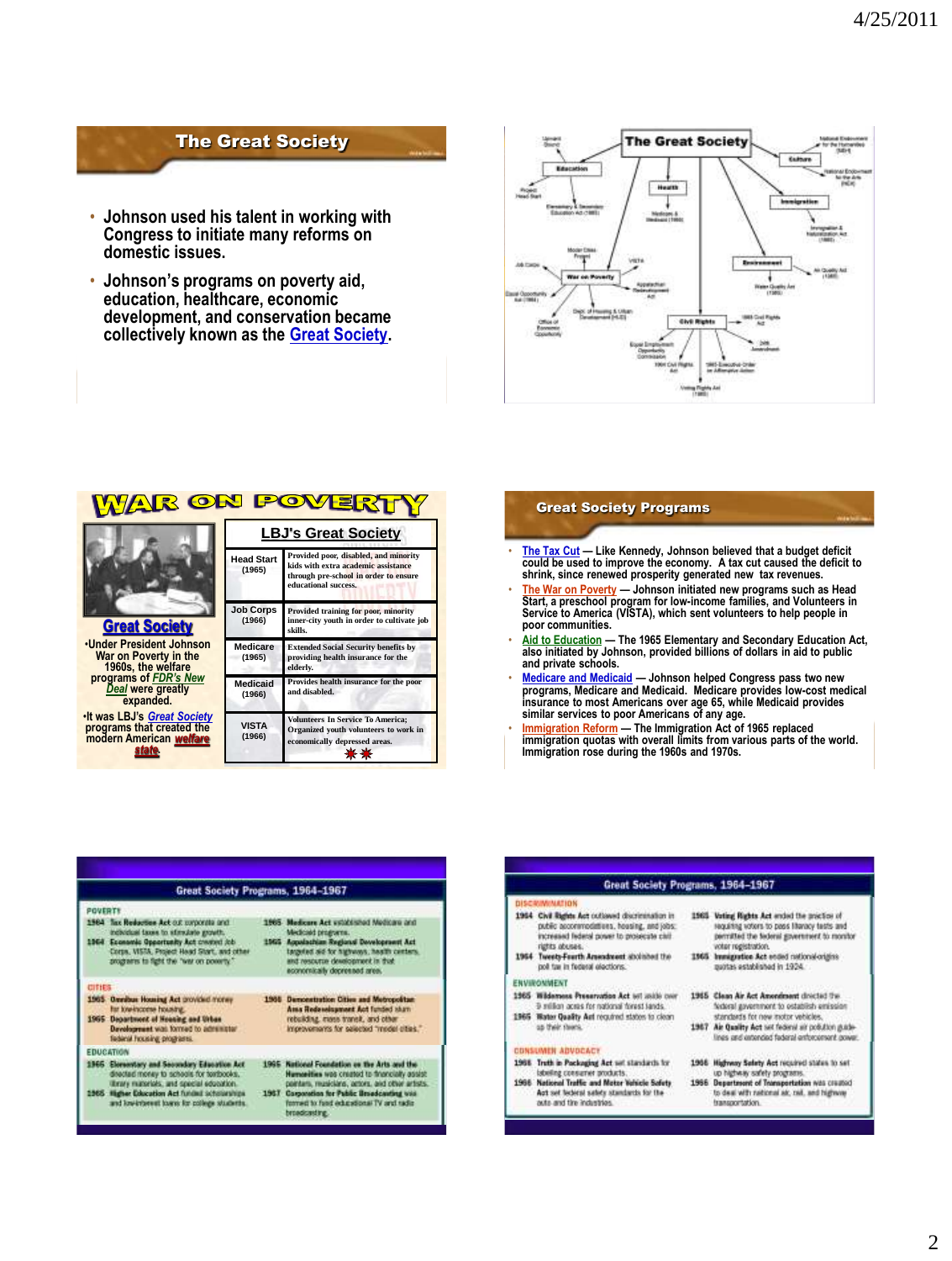### Effects of the Great Society

### **Chapter 22, Section 2**

- **Effects on Poverty**
- **During the 1960s and early 1970s, the number of Americans living in poverty in the United States was cut in half.**
- **However, some Americans complained that too many of their tax dollars were being spent on poor people. Others criticized the way Great Society antipoverty programs expanded the size of the federal government.**

### **The End of the Great Society**

- **Johnson received both praise and criticism for Great Society reforms.**
- **A conflict in Southeast Asia, later to become the Vietnam War, began to consume the resources Johnson needed for his domestic programs.** • **The Great Society came to an end when Johnson failed to contain the Southeast Asia conflict.**







Figure 30.2 Federal Spending on Social Programs,<br>Excluding Social Security



### The Warren Court

- **During the Kennedy-Johnson years, the Supreme Court, headed by Chief Justice Earl Warren, handed down many controversial landmark verdicts.**
- **The Court ruled on social issues including obscenity, prayer in public schools, and use of birth control.**
- **The Warren Court was also interested in safeguarding the rights of persons accused of committing crimes. The Miranda rule, a result of the 1966 case** *Miranda* **v.** *Arizona***, required police to inform accused persons of their rights.**
- **A series of Warren Court decisions changed the nature of apportionment, or the distribution of the seats in a legislature among electoral districts.**